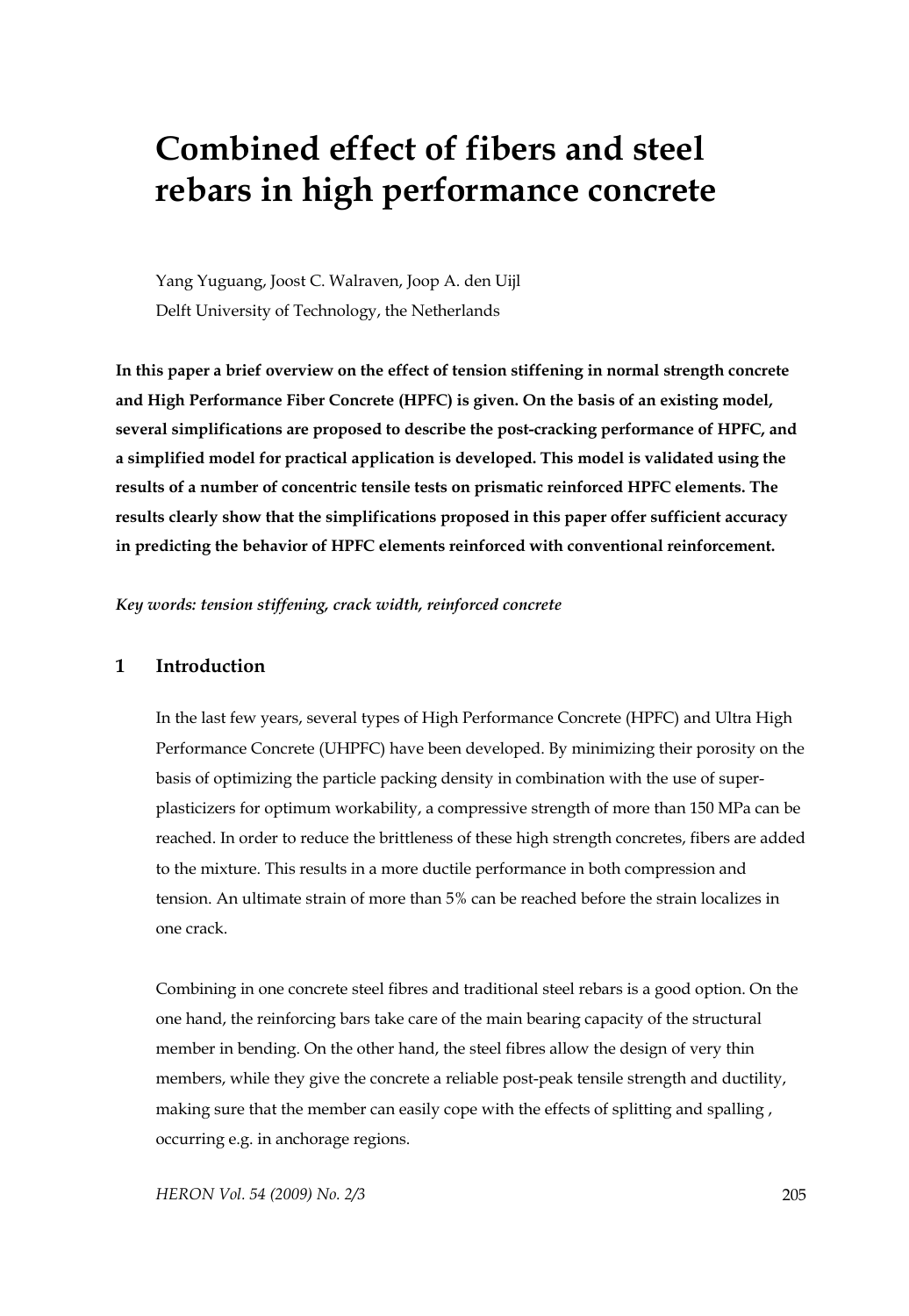A practical method is still required to control the crack width of this material. Since the post-cracking behavior of HPFC is different from that of normal strength concrete, the classic tension stiffening model, developed for normal strength concrete, is not directly applicable. In this paper, the conventional tension stiffening theory is extended to fiber reinforced concrete, by taking the post-cracking performance of HPFC into account. Several simplifications with regard to the tensile behavior of HPFC are introduced. The mathematical expressions derived are validated against a number of tensile tests carried out in the Stevin Laboratory at Delft University of Technology.

#### **2 Tension stiffening formulation**

Plain concrete is not considered to sustain tension after cracking (except for very small crack widths). However, when it is reinforced by steel rebars, it can still carry tension between the cracks. This effect is denoted with the term 'tension stiffening', reflecting that the stiffness of the whole member is larger than that of the single rebar.

For normal reinforced concrete, mathematical models have been developed and validated by experiments. As referred in [fib MC, 1990] almost 60 formulas have been developed world-widely so far. Despite the simplifications and assumptions in those formulas, the basic differential equations behind them are identical [fib MC, 1999], [Balázs, 1993], [Fehling and Leutbecher, 2007], [Stang and Aarre, 1992] and can be expressed as:

$$
\frac{d^2s}{dx^2} - \frac{1 - n\rho}{A_s E_s} \mathcal{O}\pi\tau_b(s) = 0
$$
\n(1)

This equation is in general based on the compatibility condition:  $\frac{ds}{dx} = \varepsilon_s - \varepsilon_c$ , and the equilibrium condition:  $\frac{dF_s}{dx} = \frac{dF_c}{dx} = \tau_b \varnothing \pi$ 

Moreover the equilibrium of forces in each cross section should be fulfilled:

$$
F_s + F_c = N \tag{2}
$$

since the stress of the concrete can not exceed the tensile strength *fct* the condition

$$
\sigma_{cx} < f_{ct} \tag{3}
$$

holds true as well.

By setting the origin of the coordinate system in the middle between two cracks spaced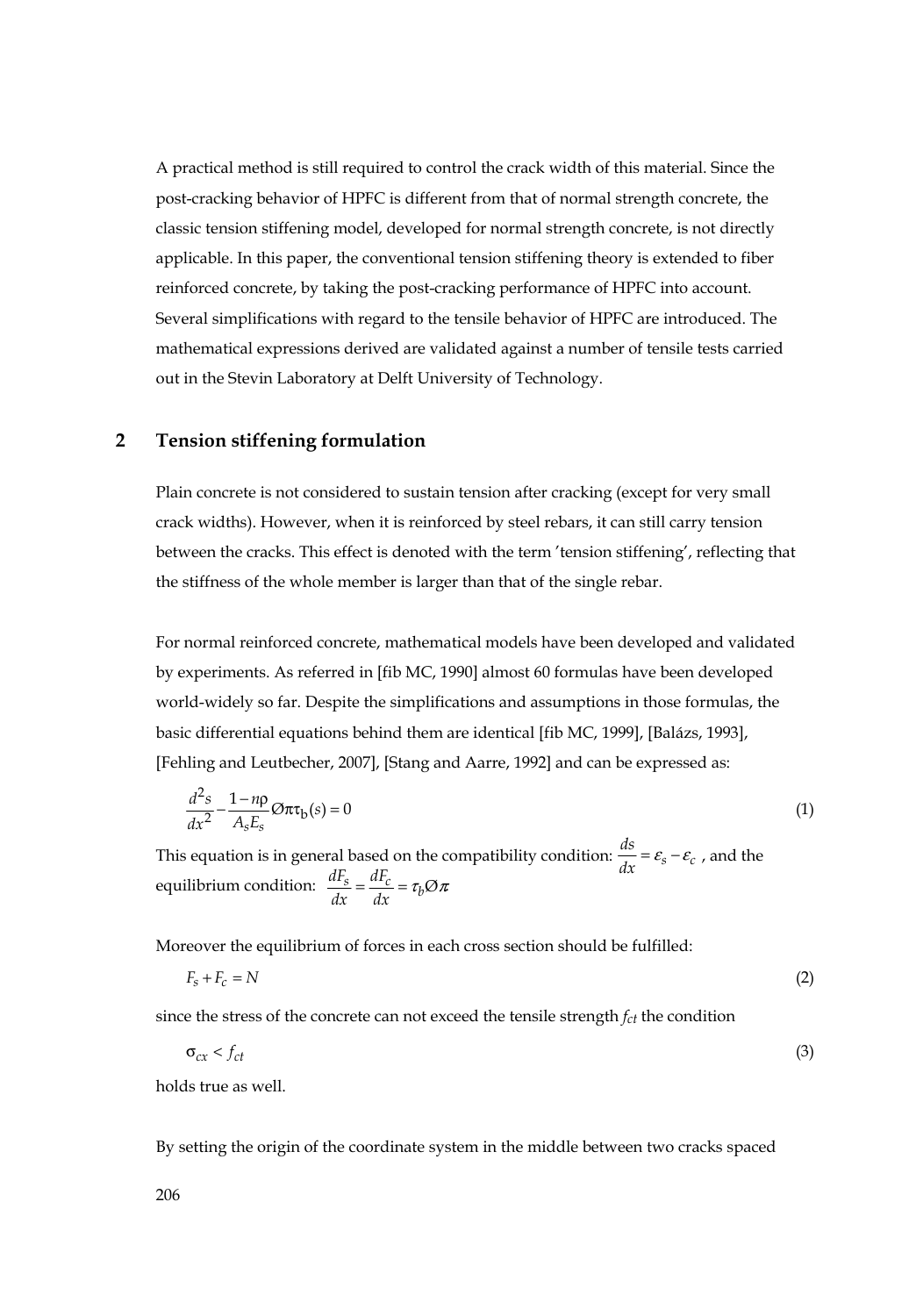at a distance 2*l* (see Fig. 1), the boundary conditions for plain concrete are:

 $x = 0, s(0) = 0$ 



$$
x = l
$$
,  $\sigma_{cx} = 0$ ,  $\sigma_{sx} = \frac{N}{A_s}$  and  $\frac{ds}{dx} = \frac{N}{A_s E_s}$  (4)

*Figure 1: Stress distribution along the length between two cracks* 

However, as referred to before, as a result of the addition of fibers HPFC is much more ductile than plain cementitious materials, which means that even after cracking, tensile stresses can still be transmitted across the cracks. In order to relate the experimental behavior directly to the stress  $\sigma_{c,cr}$  at a crack, this stress can be expressed as a function of the crack opening displacement (COD) *w*, according to  $\sigma_{c,cr} = \sigma(w)$ . By definition, the crack width *w* is equal to the summation of the slip *s*(*l*) at both sides of the crack.

Thus the boundary condition expressed in equation (4) can be rewritten as:

$$
x = l, \quad \frac{ds}{dx} = \frac{N}{A_s E_s} - \sigma_c(w) \left( \frac{A_c}{A_s E_s} - \frac{1}{E_c} \right)
$$
(5)

The equations listed in this section can be used as general expressions to describe the cracking performance of any type of reinforced composite. With some implementations of material properties such as the shear stress-slip relationship τ − *s* and the stress-crack opening relationship  $\sigma_c - w$ , an expression for the slip distribution *s*(*x*) along the bar can be derived. Furthermore, the development of the steel stress and the bond stress along the length of the reinforced element can be described.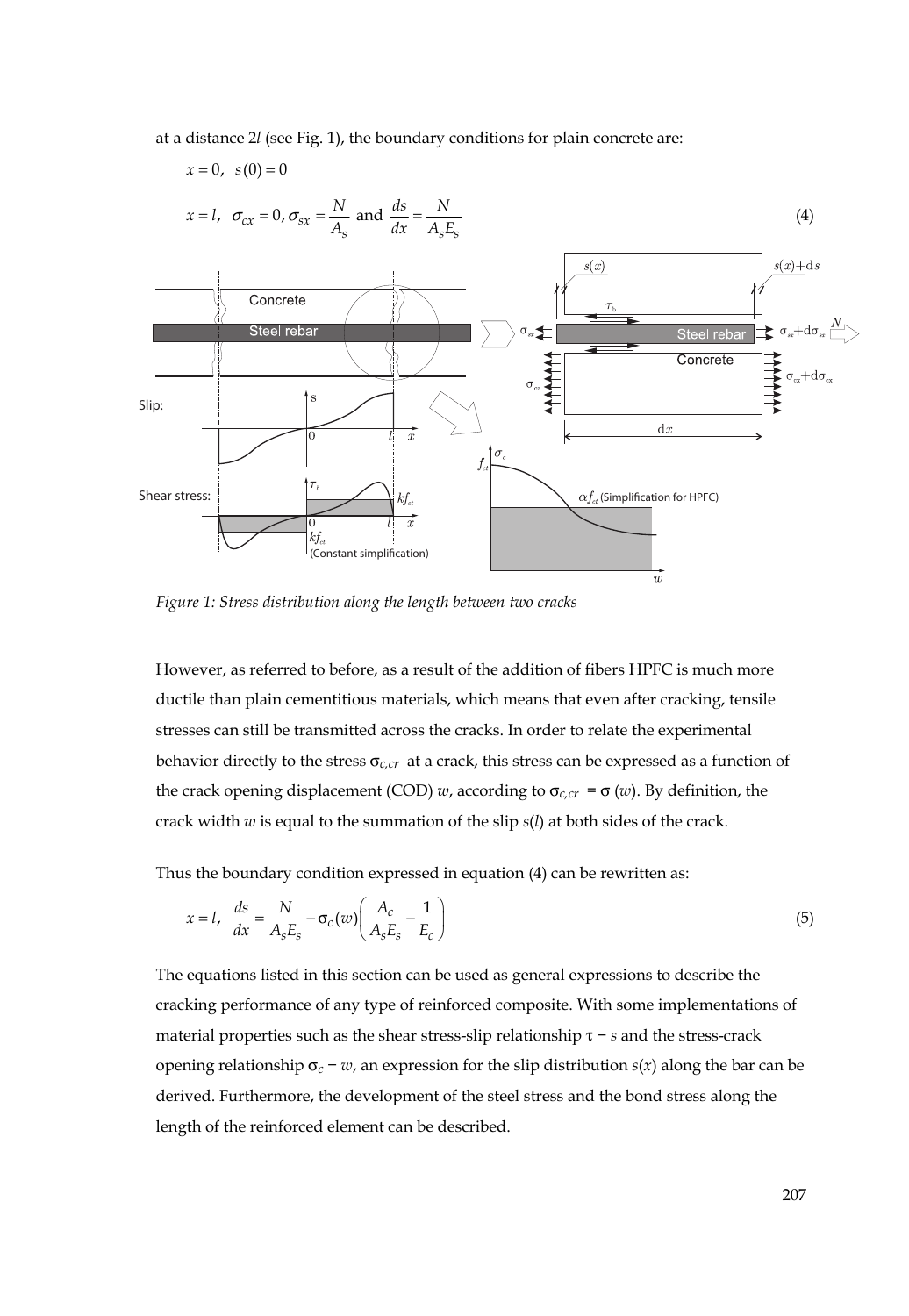#### **3 Derivation of a simplified model**

As mentioned before, because of differences in fiber type, fiber content, test methods and other influencing factors, the constitutive relations of HPFC can deviate substantially from each other. For those types of HPFC which exhibit strain hardening after first cracking, densely distributed cracks will occur before the peak stress is reached. This is defined as multiple cracking. In the strain hardening stage, the deformations of concrete and steel rebar are still compatible. Thus there is no slip between concrete and steel rebar in that stage [Fischer, 2002]. The cracks in this situation can be explained with the so called ACK model developed in [Aveston et al., 1971] at the meso level, which is not within the scope of this paper. In this study, the deformation of HPFC in the strain hardening phase is simplified as equivalent strain. It is proven that for steel fiber reinforced concrete (SFRC), by increasing the amount of steel fibers, this strain hardening effect can be maintained until a relatively high stress level, such as shown by concretes like Ductal, which can reach a bending tensile strength of 50 MPa according to [Acker and Behloul, 2004]. However, in many cases the use of steel fibres only is not economic. By combining steel fibers with reinforcement, more economic composite is obtained. Therefore, in this paper the softening behavior of HPFC is of more interest. The bond between concrete and steel rebar is only activated after the peak stress of the concrete has been reached. By employing differential equation (1), together with a proper description of the post-cracking performance of HPFC in equation (5), it is possible to predict the composite behavior of reinforced HPFC.

For the post cracking performance of HPFC, different models can be found in literature, such as: the exponential model [Stang and Aarre, 1992], [Redaelli and Muttoni, 2007]  $\sigma(w) = f_t / (1 + (w/w_0) p)$ , the bilinear model [Schumacher, 2006]  $\sigma(w) = a_i +$ *b<sub>i</sub> w*, the constant model [Bischoff, 2003]  $\sigma(w) = \alpha f_{ct}$ , and others [Fehling and Leutbecher, 2007].

In general the advantage of a more complex constitutive model is that with those models, the experimentally observed cracking performance can be described more precisely, whereas the drawback is that a sophisticated numerical iteration is required to make use of these models, which costs time and requires more information from experimental results. Obviously, most of the models are too complicated for engineering application. Therefore in this paper, in order to get a simplified relationship between cracking and stress in a HPFC element, a constant tensile stress level after cracking is adopted: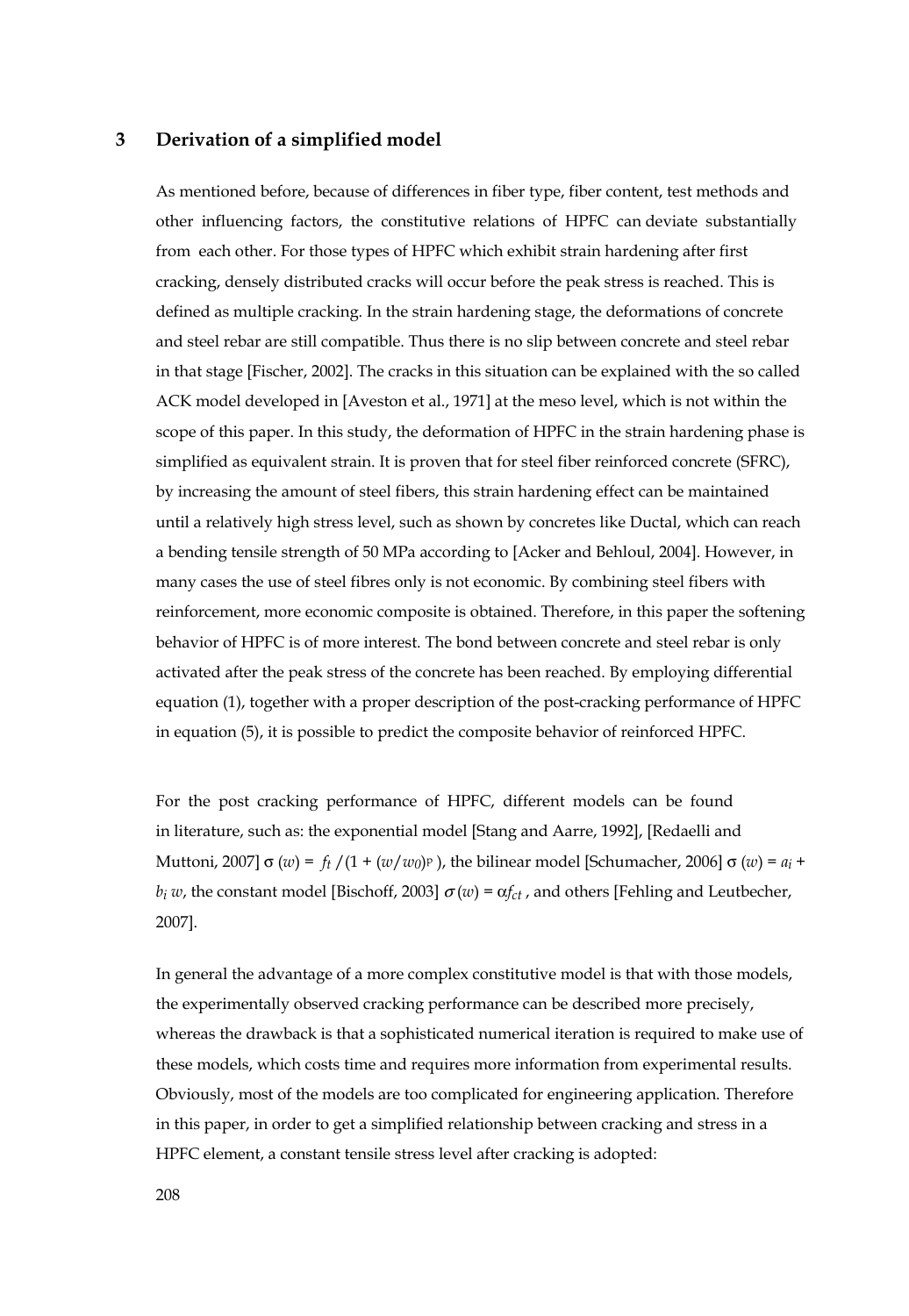$$
\sigma(w) = \alpha f_{ct} \tag{6}
$$

where  $\alpha$  is a reduction factor that is related to the steel fiber content, the tensile strength of the cementitious matrix, and the loading condition. The value of  $\alpha$  can be derived from tests, such as the direct tensile test.

On the other hand, in order to solve the differential equation, a proper bond-slip relationship  $(\tau - s)$  is necessary. Many efforts have been made to describe the bonding stress between concrete and steel rebars since the 1960s [Braam, 1990], with the aim to formulate the composite behavior of normal reinforced concrete. Various expressions have been developed for that purpose. Some are: the exponential relation [Balázs, 1993], [Fehling and Leutbecher, 2007]:  $\tau_b = \tau_{\text{max}} (s/s_1)^\beta$ , and the linear relation [Fehling and König, 1988]: τ *b* = *a*1 + *a*2 *s*.

However, as was reported in [Fehling and König, 1988], a constant value of the bond stress already offers enough accuracy in predicting the test results, when it is related to the mean tensile strength of the concrete. Based on a similar simplification principle as with the postcracking stress, the bond stress of HPFC is expressed as a constant value, which is directly related to the concrete tensile strength:

$$
\tau_b = k f_{ct} \tag{7}
$$

The value of *k* should be based on experimental results: as a first estimation, the value  $k = 2$  is used. Once this bond stress distribution  $\tau_b(s)$  is known, the stress in the concrete at the origin  $\sigma_{c0}$  can be formulated based on the value of  $\sigma_c(w)$  at the crack:

$$
\sigma_{c0} = \int_{l}^{0} \frac{\tau_{b}(s)\mathcal{O}\pi}{A_{c}} dx + \sigma_{c}(w)
$$
\n(8)

Thus, the transmission length *lt* , which is required to develop another crack in HPFC is then expressed, according to (3) and (8), as:

$$
l_t = \frac{f_{ct}(1-\alpha)\mathcal{O}}{4\tau_b\rho} \tag{9}
$$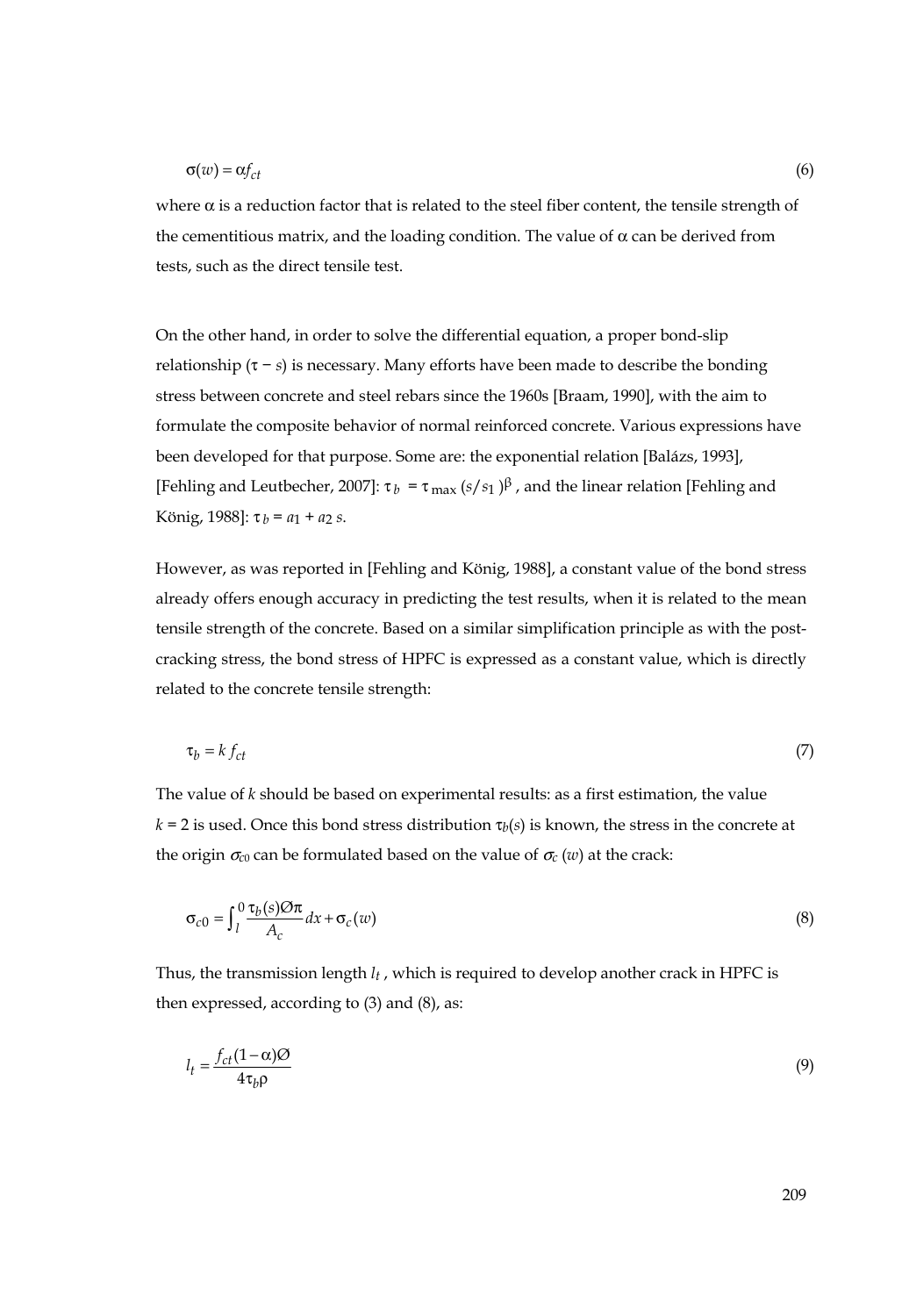#### **4 Solution**

With given boundary conditions, the differential equation (1) can be solved analytically, for which the value of *l* in the boundary condition (5) is set to be *lt*.

By substituting the expression of  $\sigma_c(w)$  (6) into the boundary conditions, the differential equation (1) is solved analytically. The expression for *s*(*x*) becomes:

$$
s(x) = \frac{2kf_{ct}}{\mathcal{O}E_s} (1 - n\rho)x^2 + Cx \tag{10}
$$

with

$$
C = \frac{N}{A_s E_s} - \frac{f_{ct}}{E_s \rho} (1 - n\rho)
$$

Furthermore, the maximum crack opening in the HPFC element can be estimated by checking the value of *s*(*lt* ). The maximum crack opening after crack formation has stabilized can then be expressed as:

$$
w_{\text{max}} = \frac{f_{ct}(1-\alpha)\mathcal{O}}{4\tau_b\rho E_s} \left(\frac{N}{A_s} - \frac{f_{ct}}{2\rho}(1-n\rho)(1+\alpha)\right)
$$
(11)

Based on the simplification given above, a simple analytical model is obtained, with two constants related to the HPFC material behavior: the strength reduction factor  $\alpha$  and the bond strength factor *k*. The tension stiffening effect in a reinforced HPFC element can be simulated analytically with this model. A schematic load displacement relationship according to this model is plotted in Fig. 2, in which one can find that the response of a reinforced HPFC element can be subdivided into five stages. These are: the linear elastic stage, the hardening (multiple cracking) stage, the (macro-) crack formation stage, the stabilized cracking stage and the yielding stage of the steel rebar. The transition between the stages is characterized in Fig. 2 by the points O, A, B, and C. Since the effect of multiple cracking of HPFC is treated as uniformly distributed strain, the first macro-crack is supposed to occur when the HPFC reaches its maximum tensile strength.

After the crack pattern has been stabilized the difference between HPFC and normal concrete can be observed. In this stage there are two mechanisms for the concrete to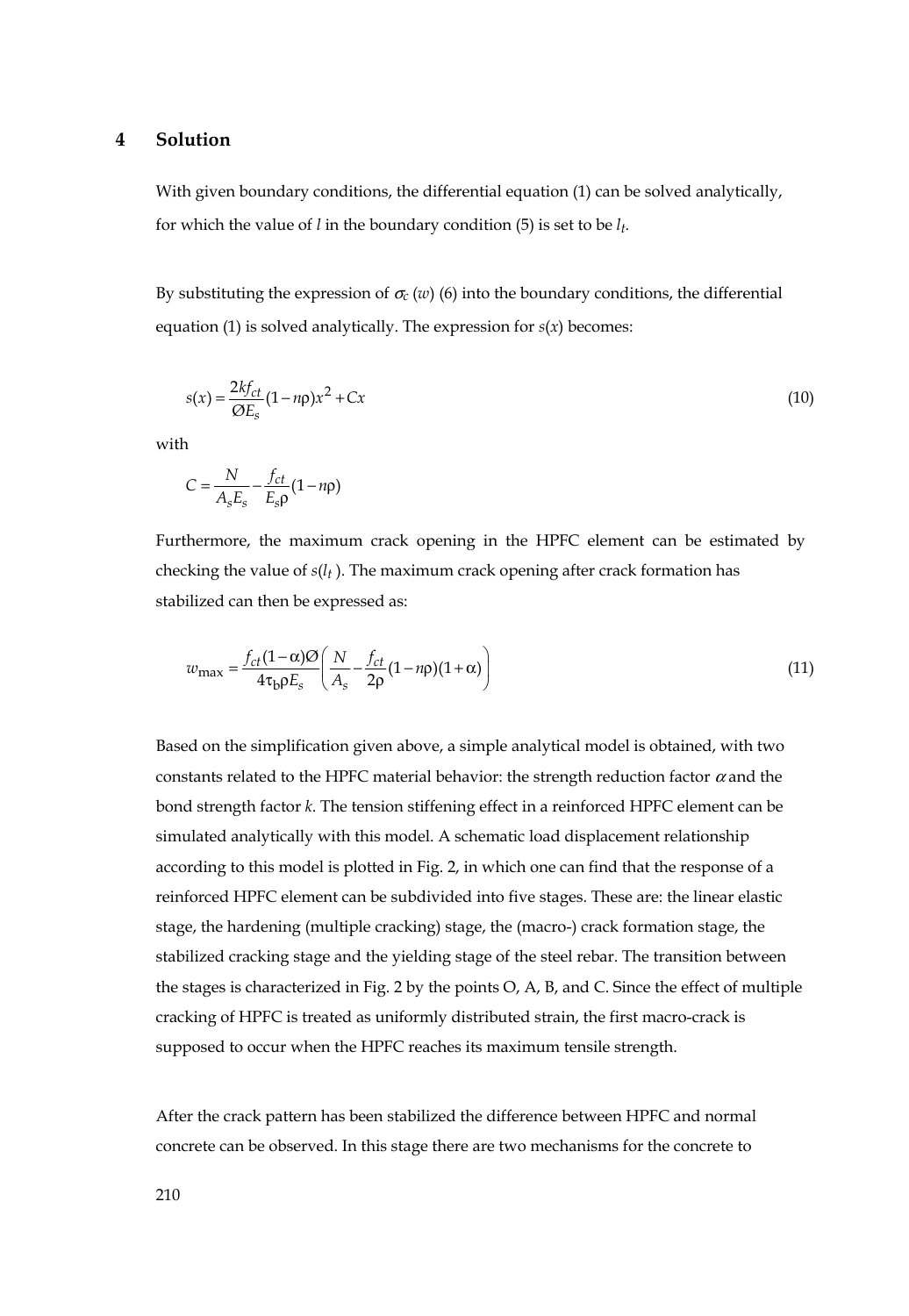transmit the tensile stresses along the element, see Fig. 2, namely the bond between concrete and steel rebar, which is similar to that of normal reinforced concrete, and the post-cracking strength  $α f<sub>ct</sub>$ . The former one vanishes after yielding of the rebar, whereas the post-cracking stress transmitted across the cracks, provided by the fibres, is still active, even after yielding of the reinforcing steel. Both mechanisms enable that the element carries a larger load than a naked rebar, even after the HPFC element has been cracked.



*Figure* 2*: Schematic load-displacement relationship for a reinforced HPFC prismatic bar loaded in tension* 

It is assumed that in the stabilized cracking stage the mean crack distance is 1.5*lt* . From the position of a crack to the middle between two cracks, the stress of the steel rebar σ*s* reduces by:

$$
\Delta \sigma_s = 0.75 \frac{f_{ct}(1-\alpha)}{\rho} \tag{12}
$$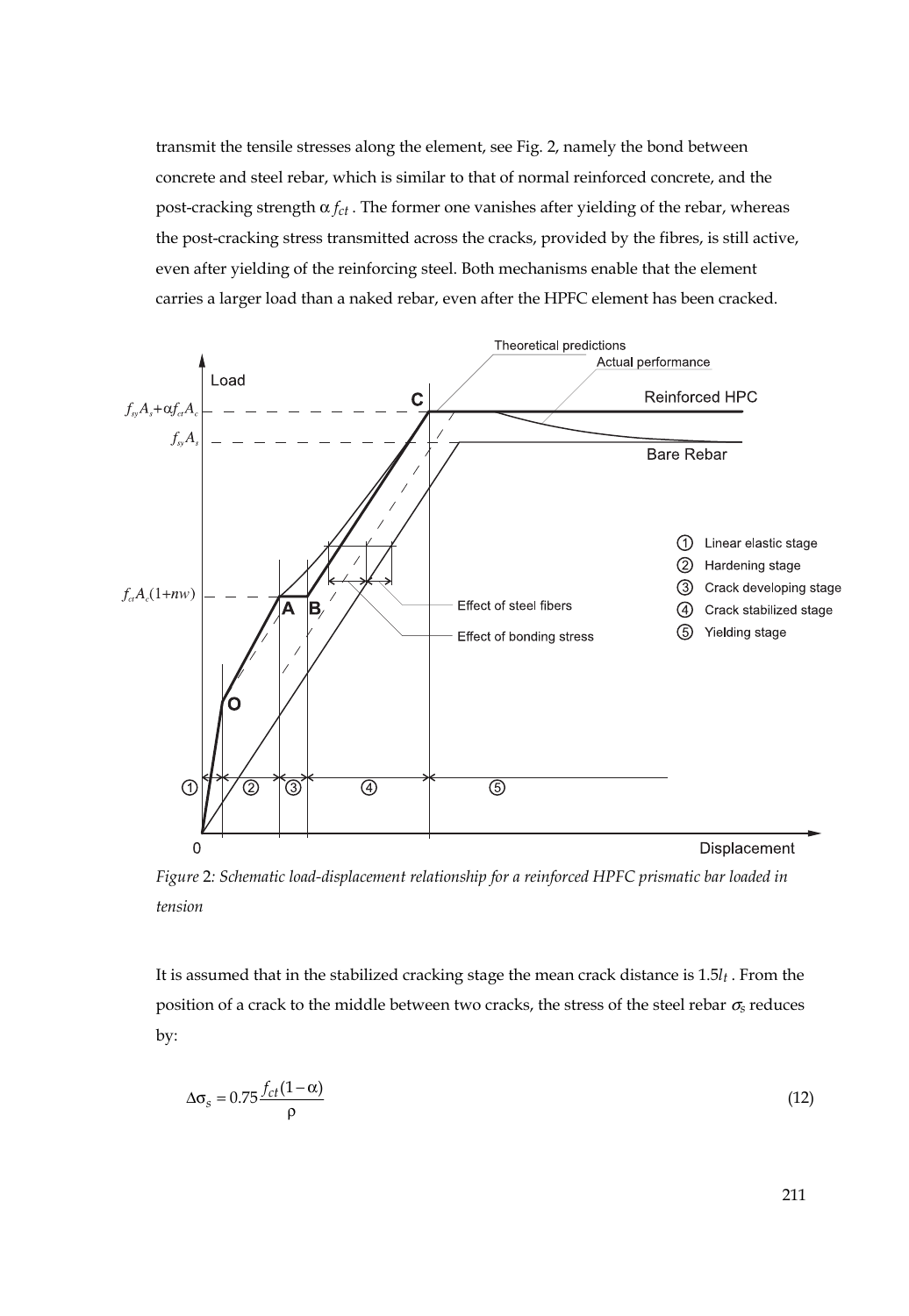Thus the average strain of the steel rebar  $\varepsilon_{sm}$  is equal to  $(2\sigma_s - \Delta \sigma_s)/2E_s$ . Since the average strain of the whole member is equivalent to that of the steel rebar, the average strain of the member is:

$$
\varepsilon_{sm} = \frac{1}{E_s} \left( \sigma_s - 0.375 \frac{f_{ct}(1-\alpha)}{\rho} \right)
$$

Due to the high percentage of cement in the concrete mixture, the shrinkage deformation of HPFC should not be neglected, when calculating the mean strain of the reinforced element. For a high strength concrete with a compression strength around 100 MPa, the strain due to autogenous shrinkage and drying shrinkage is about 0.4‰ (after 28 days) according to Eurocode 2. This value is used in this study when analyzing the results of the tensile tests.

Summarizing, an analytical solution has been given to describe the tension stiffening effect of a reinforced HPFC element. In order to solve the differential equation, so that an easily applicable solution can be derived, it is assumed that the bond stress and the tensile stress transmitted across the cracks is constant, independent of the bar slip and the crack opening. These assumptions have to be validated on the basis of experimental results.

# **5 Experimental study**

Tests have been carried out at Delft University of Technology [Shionaga et al., 2006] in order to quantify the combined effect of reinforcement and steel fibers in a reinforced HPFC member. The tests on a concentrically reinforced member are introduced here briefly in order to validate the simplified model developed in this paper. The configuration of the tests is shown in Fig. 3. More information can be found in [Shionaga et al., 2006].



*Figure 3: Configuration of direct tensile test on a concentrically reinforced concrete prism*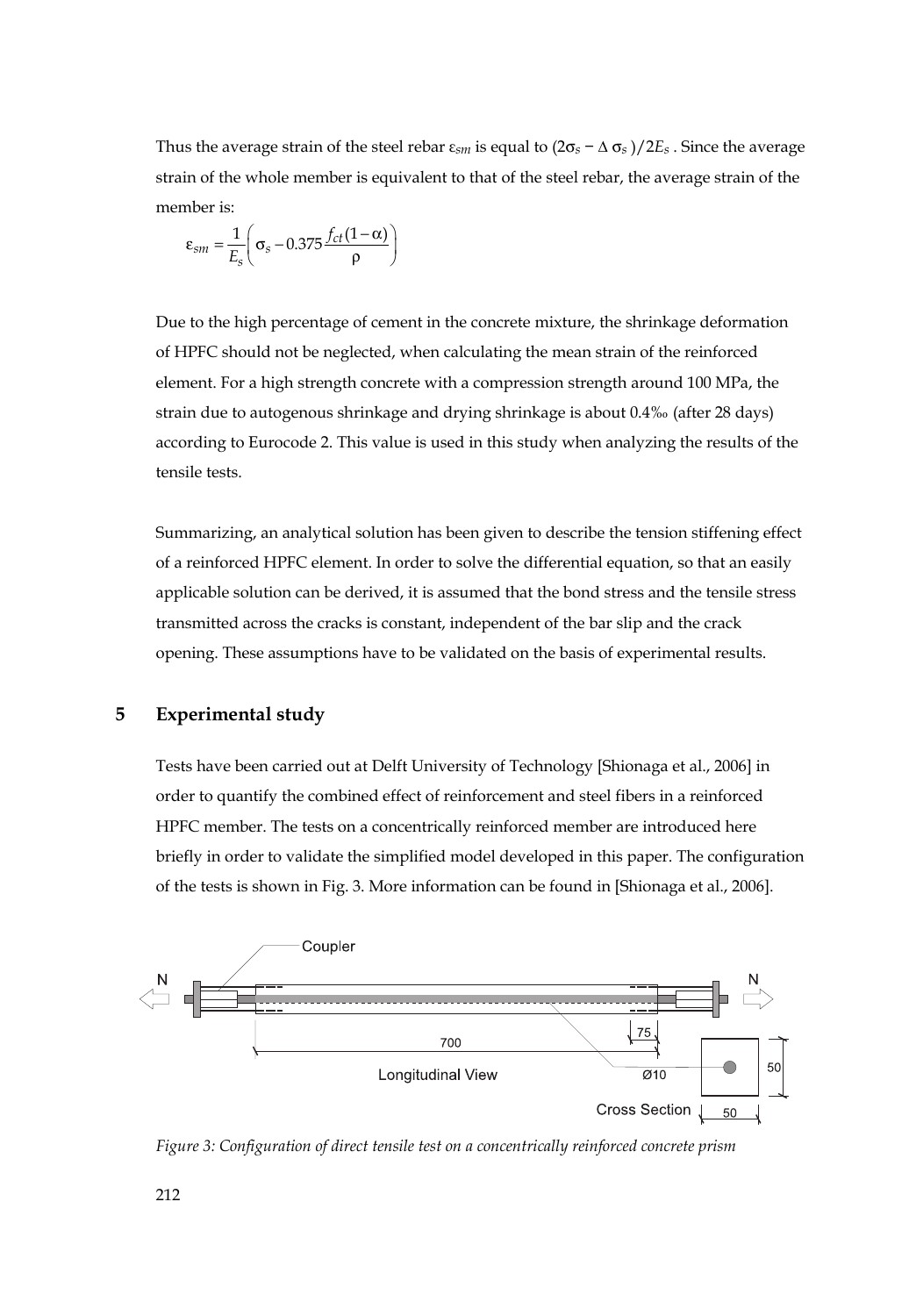The concrete prismatic members were concentrically reinforced by a ribbed rebar with yield strength of 530 MPa. The Young's modulus of the rebar is 190 GPa according to a control tensile test and the diameter of the bar is 10 mm. Five series of axial tensile tests were carried out in which fiber type and contents were varied. The fiber contents were 0, 0.8 and 1.6 vol%. For the HPFC with 1.6 vol% fibers, the fiber aspect ratio was 37.5, 66.7 and 81.3, respectively. For each series, three specimens were tested and the mean results were used for further analysis. The main parameters of the test series are listed in Table 1.

| Variables               | Notation      | No.1                     | No.2            | No.3            | No.4           | No.5           |
|-------------------------|---------------|--------------------------|-----------------|-----------------|----------------|----------------|
| Concrete strength class | [MPa]<br>f'   | <b>B130</b>              | <b>B130</b>     | <b>B130</b>     | <b>B130</b>    | <b>B130</b>    |
| Fiber content           | $V_f$ [vol%]  | 0                        | 0.8             | 1.6             | 1.6            | 1.6            |
| Fiber type              | $L_f$ df [mm] | $\overline{a}$           | $13 \cdot 0.16$ | $13 \cdot 0.16$ | $20 \cdot 0.3$ | $6 \cdot 0.16$ |
| Aspect ratio            | $L_f/d_f$ [-] | $\overline{\phantom{a}}$ | 81.3            | 81.3            | 66.7           | 37.5           |

*Table 1: Parameters of test series* 

In order to avoid disturbance of the fiber orientation by the mould, the specimens of the same series were cast together as a plate. After 28 days, when the strength of the concrete matrix had reached the target strength, the plates were sawn into prismatic specimens with the required dimensions. The compressive strength of the 100 mm HPFC cubes was about 130 MPa at the age of 28 days, which did not change substantially as a function of the fiber content. On the contrary, as predicted before, the tensile behavior of the HPFC was highly dependent on its fiber content. Therefore, a number of direct tensile tests were carried out additionally in order to determine the reduction factor  $\alpha$ .

#### **6 Post-cracking behavior of HPFC**

In this study the post-cracking behavior of HPFC was tested with a dog-bone shaped specimen subjected to direct tensile loading. Only steel fibers with an aspect ratio of 81.3 were used in those tests. The content of the fibers in each test series was the same as mentioned before. For every series, the average behavior was determined on the basis of four tests. The dimensions of the dog bone specimens are as shown in Fig. 4. As indicated there, the minimum cross section of the specimen was  $70 \cdot 70$  mm. Before carrying out the tensile test, the specimens were cured during 28 days, and their two ends were cut-off in order to eliminate the influence of the mould.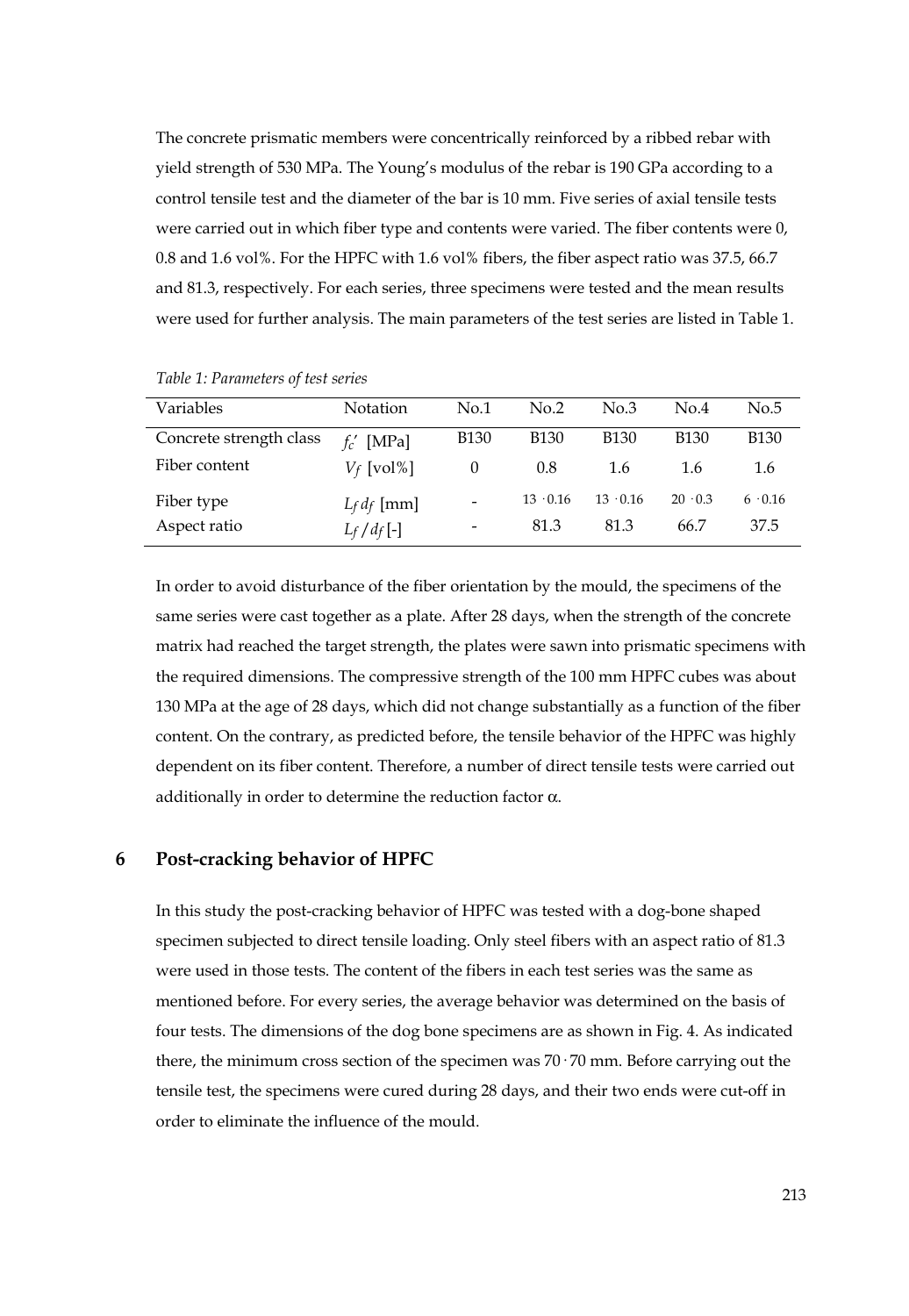Two sets of tests results for each test series are plotted in Fig. 5. As explained before, the results of the tensile tests strongly depend on the fiber content of the HPFC. Fig. 5 shows that, with regard to plain concrete, 0.8 vol% of steel fibers does not lead to a substantial increase of the tensile strength of the concrete, but the ductility of the mixture is clearly improved. However, if the fiber content is further increased to 1.6 vol%, the rise of the tensile strength of the mixture is obvious. Thus, it can be concluded that the peak strength of the HPFC is determined by both the tensile strength of the matrix and the fiber content. Based on that conclusion, the following formula is used in this paper to predict the tensile strength of HPFC [Fischer, 2004]:

$$
f_{ct} = k_1 f_{mt} + k_2 V_f \frac{l_f}{d_f} \tag{14}
$$

where

*k*1 and *k*2 are factors which should be determined by experiments.

*fmt* is the tensile strength of plain concrete.

Further to the significant influence of the fiber content on the peak load of HPFC, even for the same content, the results in Fig. 5 demonstrate that there is some scatter.Depending on the position of crack localization, a hardening path may occur before the peak stress is reached. On the other hand, after the peak stress has been passed, the stress-strain relations obtained do not vary much. Since the post cracking stress is not constant an



*Figure 4: Configuration of the dog bone specimens*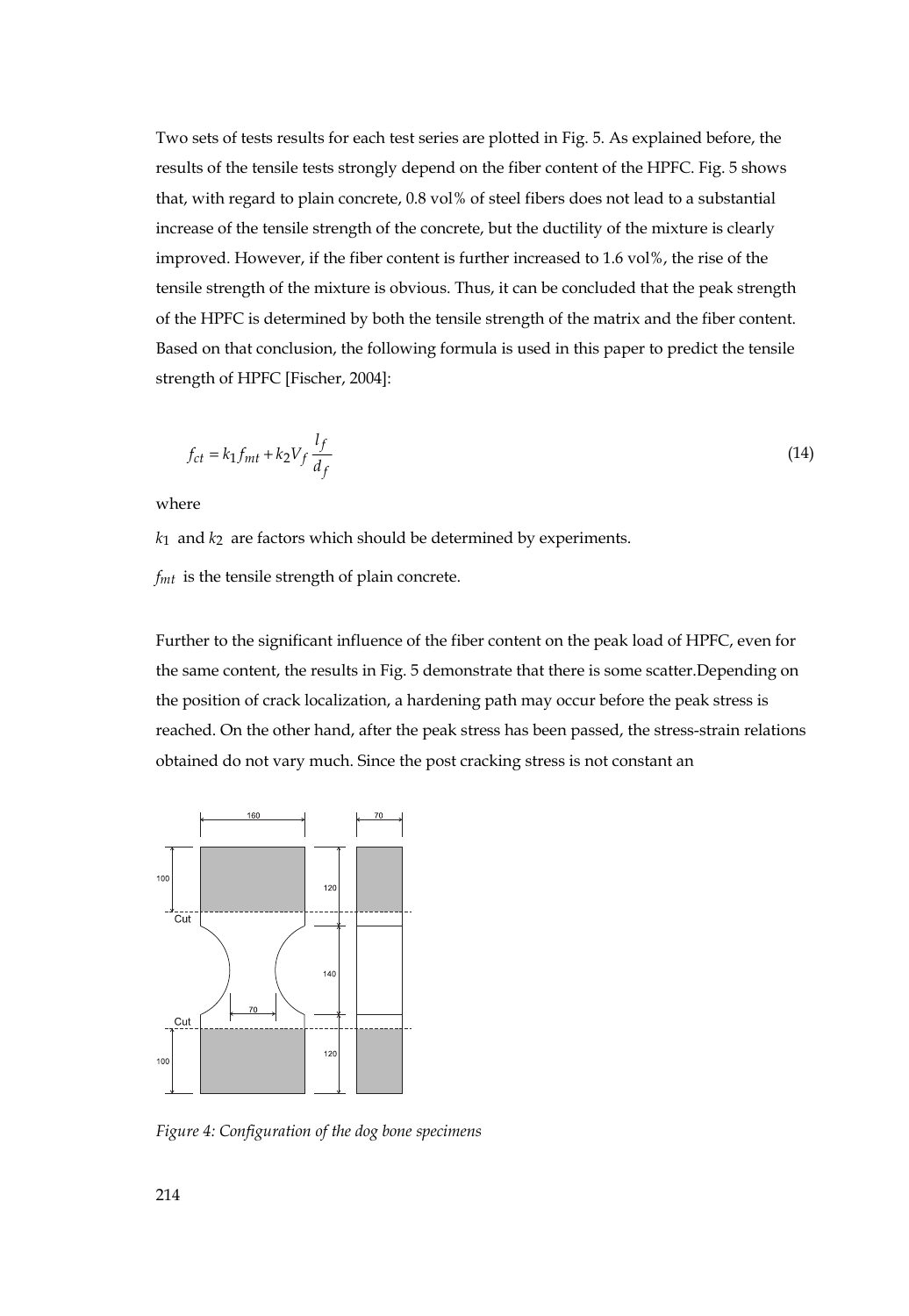appropriate choice for the post-cracking stress has to be made. Here, conservatively, the stress level α*fct* is chosen to comply with the crack opening of 0.8 mm. According to equation (11), the reinforcement has already started yielding before the maximum crack width has reached this value. Therefore, the value of  $\alpha$  is set as 0.8 before further analysis is carried out. It should however, already in advance be noted that the fiber orientation in the dog-bone specimen and the tensile behavior may not be the same. A possible reconsideration of the value 0.8 may therefore be necessary when further evaluating the results.

In Fig. 6, the peak stress of the HPFC specimens is plotted against the fiber content, and the values of  $k_1$  and  $k_2$  are determined by curve fitting  $(k_1 = 0.9$  and  $k_2 = 0.04$ ). Thus, the strength of HPFC with different fiber contents can be estimated and applied in predicting the tension stiffening effect.

### **7 Test results**

In order to evaluate the influence of the post-cracking strength on the tension stiffening effect, the mean tensile responses of the specimens with fiber contents of 0, 0.8 and 1.6 vol% are plotted together in Fig. 7. The results demonstrate that the plain concrete barely contributes to the stiffness of the member, which is not in agreement with the expected behavior as explained in section 2. A possible explanation is that before the external load is



*Figure 5: Result of dog-bone tensile tests*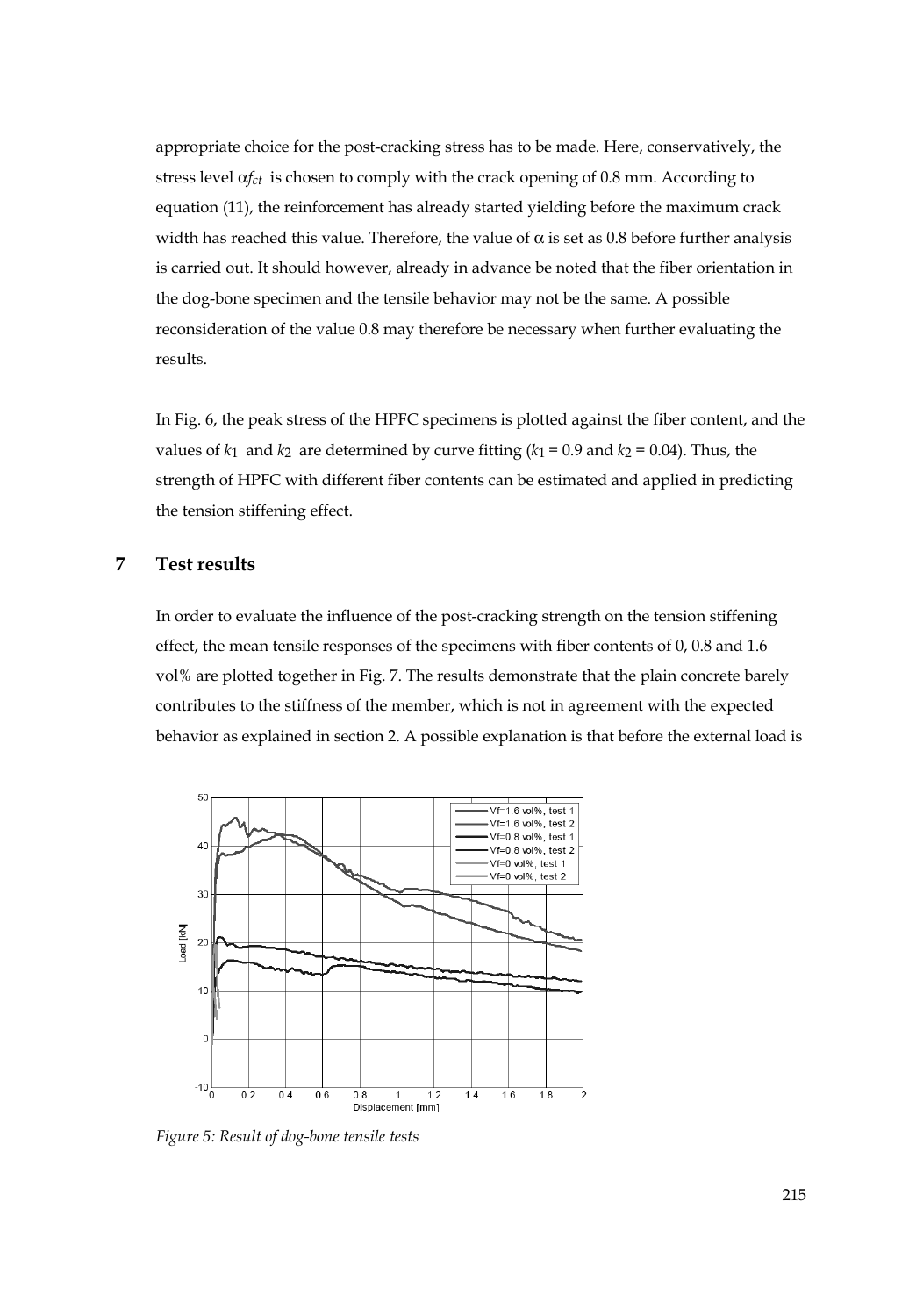applied to the reinforced element, tensile stresses have developed due to shrinkage of the concrete. As was explained before, according to Eurocode 2, the high water/binder ratio used in the mixtures can result in a shrinkage strain of about 0.4‰ unless the concrete is restrained by the rebar. Apparently this influence of shrinkage shall be taken into account. Therefore the curves of all the test results are adjusted by the shrinkage deformation before they are analyzed.

As indicated in Fig. 2, the tensile performance of the concentrically reinforced HPFC



*Figure 6: Relationship between fiber content and peak stress* 



*Figure 7: Response of reinforced specimens under direct tension*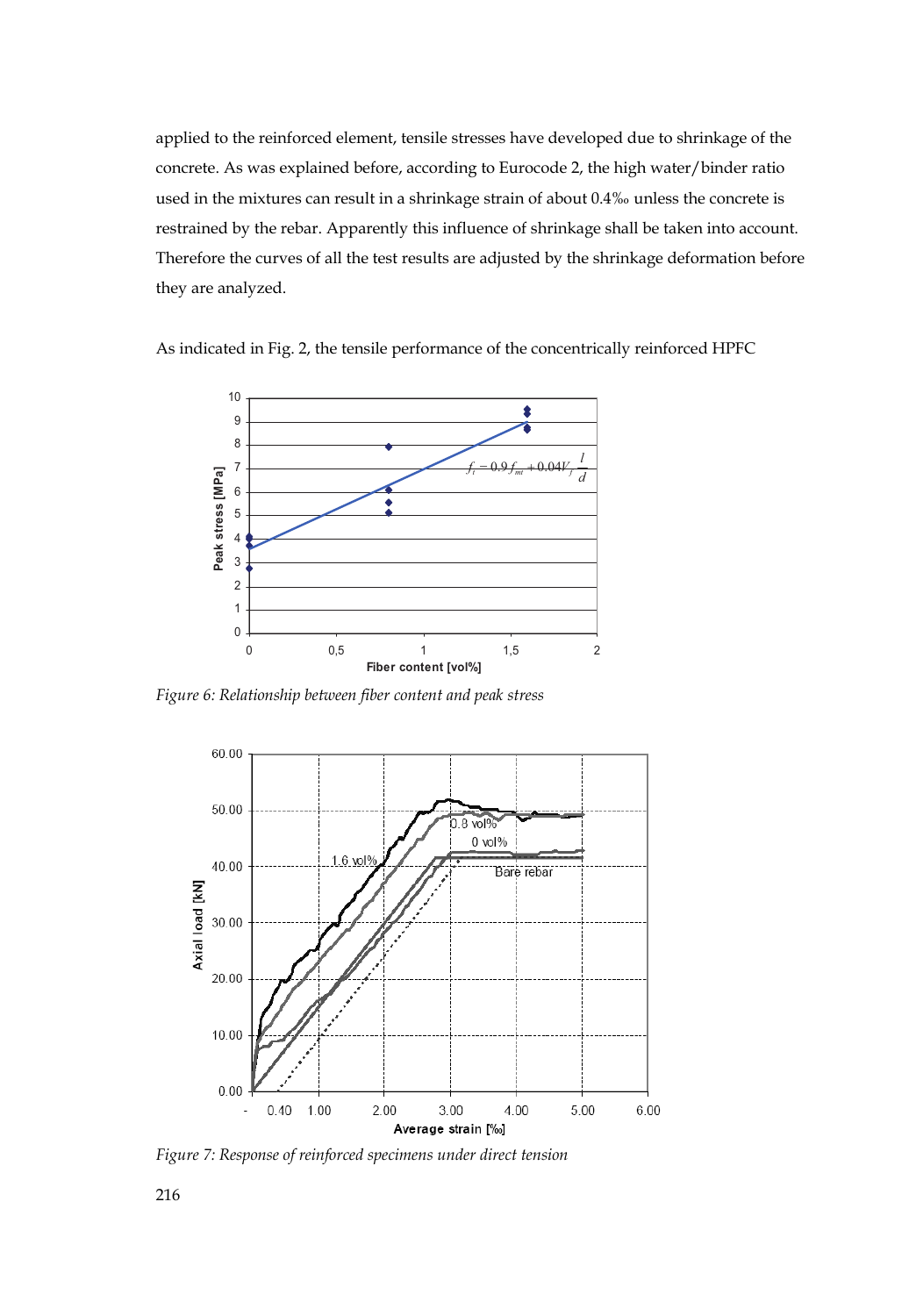element can be subdivided into several stages. Because of the simplifications given before, in any stage the load-displacement relationship of the specimen is linear. If strain hardening of the concrete is not considered, four sections remain from the loaddisplacement curve shown in Fig. 2. To describe them analytically, the expressions for the points A, B, and C in Fig. 2 are essential. Based on Equation (9) and (13) developed in Sect. 4, they can be formulated as:

Point A (end of the elastic stage):

$$
\varepsilon_A = \frac{f_{ct}}{E_c}, \quad F_A = f_{ct} A_c (1 + n \rho). \tag{15}
$$

Point B (end of the crack formation stage):

$$
\varepsilon_B = \varepsilon_A + 0.625(1 - \alpha) \frac{f_{ct}}{\rho E_s}, \quad F_B = F_A. \tag{16}
$$

Point C (yielding of steel rebar):

$$
\varepsilon_C = \frac{1}{E_s} \left( f_y - 0.375 \frac{f_{ct}(1 - \alpha)}{\rho} \right), \quad F_C = f_y A_s + \alpha f_{ct} A_c. \tag{17}
$$

Those values shall be further adjusted by the influence of the initial shrinkage. If the shrinkage strain of HPFC is ε*sh* without rebar, the initial strain and the corresponding restraining force in the reinforced member become:

$$
\varepsilon_{sh0} = \frac{\varepsilon_{sh} n \rho}{1 + n \rho}, \quad F_{sh0} = A_s E_s \varepsilon_{sh0}.
$$
\n(18)

Based on the given expressions, the test results are compared with the analytical prediction in Fig. 8 and Fig. 9. Both figures show that it is possible to predict the tension stiffening effect of a concentrically reinforced HPFC element reasonably well with this simplified method.

Fig. 8 shows that, after the rebar starts to yield, the model becomes less accurate. This has to do with the fact that after the steel yields the deformation of the whole member localizes in a limited number of cracks. After localization the crack opening increases dramatically. In that situation, the stress-crack opening relationship of a single crack in HPFC becomes dominant in the overall behavior of the whole member. This conclusion can be further confirmed by the crack pattern of the reinforced HPFC element as plotted in Fig. 10, where the deformations of the composite elements are highly localized after yielding of the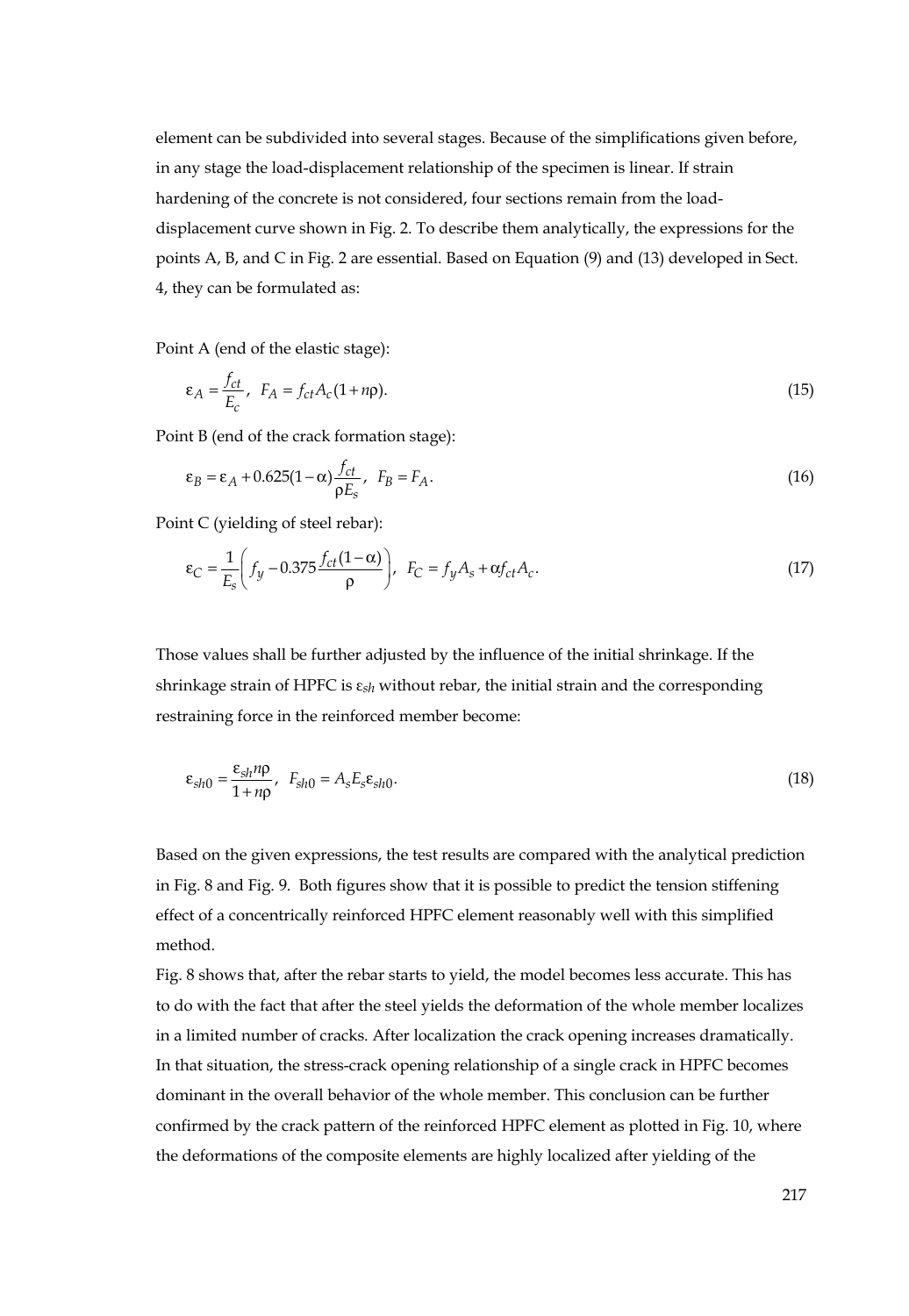

*Figure 8: Comparison between test result and model prediction (Vf* = 1.6 *vol%)* 



*Figure 9: Comparison between test result and model prediction (V<sub>f</sub> = 0.8 vol%)* 



*Figure 10: Crack distribution of the specimen after yielding*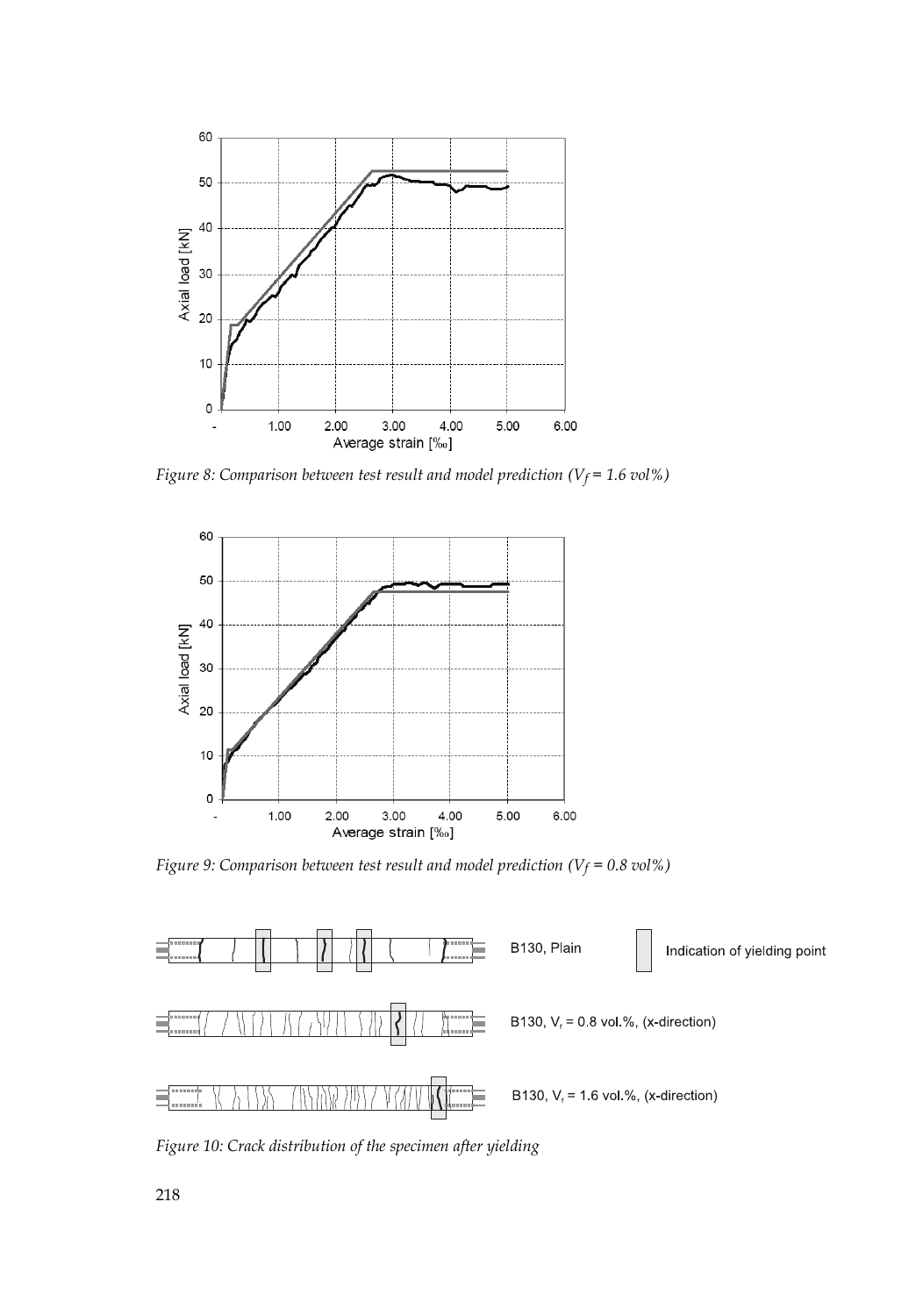rebars. With increasing fiber content, localization is more likely to occur in one crack, because of the scatter in fiber content along the specimen.

The average crack spacing of the concrete member is calculated from Fig. 10 by dividing the effective length of the specimen by the number of cracks. The results are given in Table. 2. According to Eq. (9), the crack spacing can be predicted if the value of  $\alpha$  is known. With the assumed value  $\alpha = 0.8$ , as obtained from the dog bone test, the transmission length  $l_t$  is calculated. Furthermore, with regard to the assumption that the average crack spacing  $l_{cr}$  is about 1.5*lt*, it is found that the mean crack spacing is 11.56 mm for both fiber concretes. Since the value of friction stress  $\tau_b$  is determined by the tensile strength of the HPFC, the average crack spacing does not change in this case. This shall be further validated by experiments. And in general the prediction is lower than observed in the tests. A possible reason is that either the value of α or  $τ<sub>b</sub>$  is not accurate enough. As already stated before, this can be due to differences in fiber orientation between the dogbone test and the centric tensile test on the reinforced prismatic member. Therefore  $\alpha$  is determined in another way. To this aim, the concrete contribution of the overall capacity is derived from Fig. 8 and Fig. 9. The resulting post-cracking tensile stress is plotted in Fig. 11 as a function of the strain. In a similar way as before, the initial autogenous shrinkage as well as drying shrinkage of the concrete member is taken in to account.



*Figure 11: Load contribution of the concrete in the tensile member as derived from Fig. 8 and 9*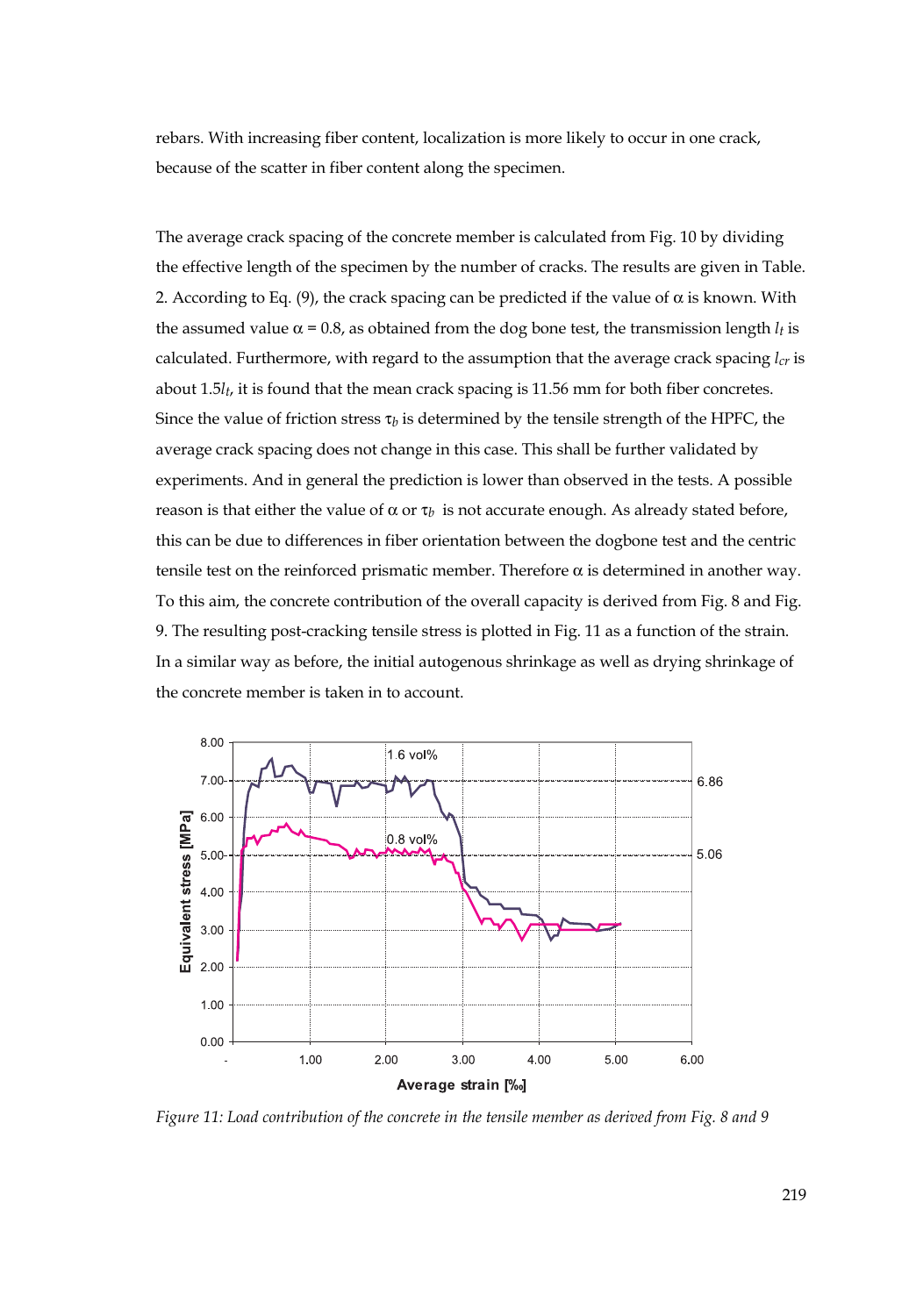*Table 2: Crack distribution along the specimen* 

| Strength class | $V_f$ [vol.%]      | Average crack spacing Number of cracks |          |
|----------------|--------------------|----------------------------------------|----------|
| <b>B130</b>    |                    | 56.0                                   |          |
|                | $0.8 - x$<br>1.6-x | 22.7<br>14.2                           | 25<br>40 |

Contrary to the results from the direct (dog bone) tensile test, a yielding plateau is found after the crack pattern has been stabilized along the prism. As explained before, this is because of the confinement of the crack width due to the existence of the steel rebar. In Fig. 11 the average stress level of the two concretes, with different fiber content, is shown. With regard to the average crack spacing length 1.5*lt* , the average stress of the concrete member can be expressed with

$$
\sigma_c = f_{ct} \left( \frac{3}{8} + \frac{5}{8} \alpha \right).
$$

Thus the actual values of  $\alpha$  for fiber contents of 1.6 vol% and 0.8 vol% are determined for the given concrete strength  $f_{ct}$ . By introducing an average value of  $\alpha$  = 0.68 into equation (9), the mean crack spacing becomes  $l_{cr}$  = 18.5 mm for both fiber contents. This corresponds reasonably well with the crack spacings observed in the tests, which are 22.7 mm for 0.8 Vol.% fibres and 14.2 mm for 1.6 Vol.% fibres respectively. Regarding the



*Figure 12: Comparison between test result and model prediction after adjustment of* α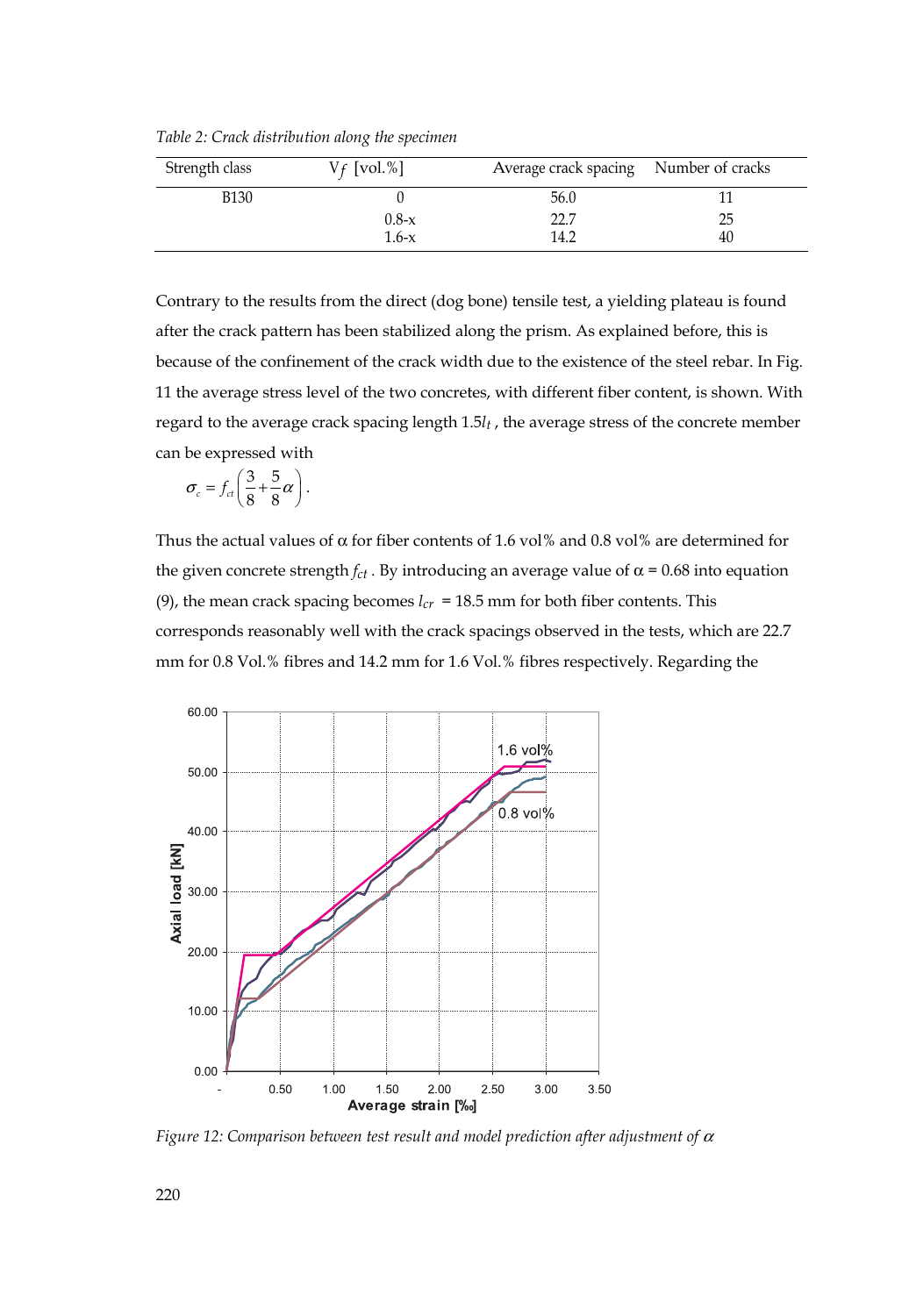scatter due to differences in fiber orientation this value already provides a quite reasonable prediction. Subsequently the new  $\alpha$  value is used in order to adjust the overall behavior of the element. As confirmed by Fig.12 a better agreement is achieved, especially in the stabilized stage.

#### **8 Conclusion**

In this paper, the combined effect of High Performance Fiber Concrete and steel rebar is formulated based on an extension of the tension stiffening theory for normal (plain) concrete. To solve the differential equations, a simplified assumption is proposed, which implies that the tensile stress of HPFC is constant in the post-cracking stage. A strength reduction factor  $\alpha$  is introduced according to this assumption. By solving the equations, the crack width before yielding and the tensile performance of the reinforced HPFC element are analytically expressed.

A number of reinforced prismatic elements with different fiber contents were tested at Delft University of Technology. The test results were used to evaluate the simplified method presented in this paper. After adjustment for the initial shrinkage deformation of the HPFC, this simplified model predicts the test results within a reasonably range. Thus it can be concluded that before the steel reinforcement yields, it is possible to assign a constant post-cracking strength as well as a constant bond strength. However, the value of this post cracking strength α*fct* shall be evaluated in an appropriate way. To achieve this, a new test or assessment method should be developed based on a better understanding of the post cracking performance of HPFC, reinforced by steel rebars. Furthermore, a careful check on the influence of steel fibers on the bond between rebar and concrete shall be done.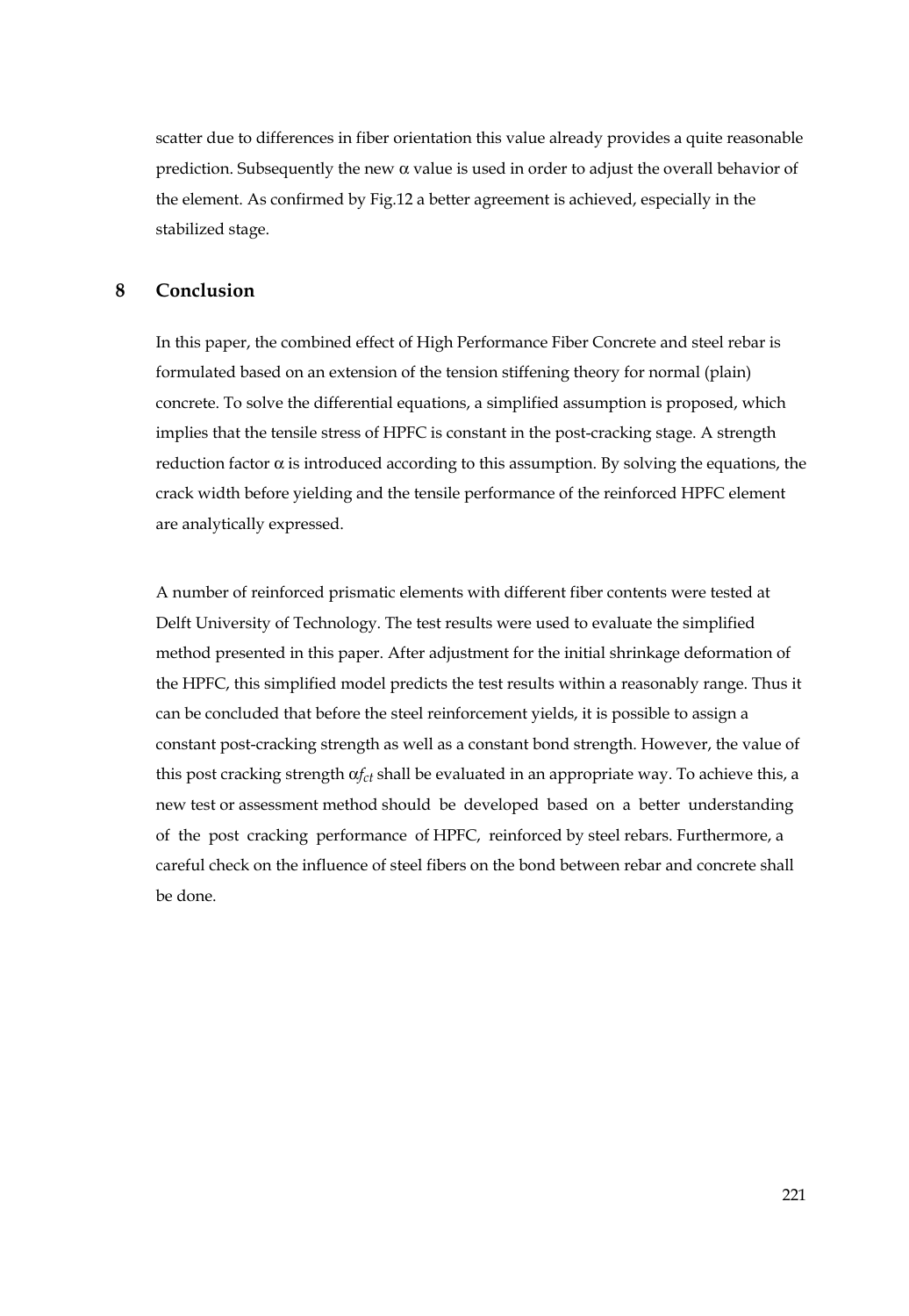# **Notation**

| $F_s$                                                                                | : force in steel rebar                                                             |  |  |
|--------------------------------------------------------------------------------------|------------------------------------------------------------------------------------|--|--|
| $F_c$                                                                                | : force in concrete                                                                |  |  |
| N                                                                                    | : total force                                                                      |  |  |
| Ø                                                                                    | : diameter of rebar                                                                |  |  |
| s(x)                                                                                 | : slip between concrete and steel rebar, it is a function of position $x$          |  |  |
| $\epsilon_{sx}$                                                                      | : strain in steel rebar at position $x$                                            |  |  |
| $\varepsilon_{\mathcal{C}\mathcal{X}}$                                               | : strain in concrete at position $x$                                               |  |  |
| $\varepsilon_{\rm sh}$                                                               | : initial strain due to shrinkage of HPFC                                          |  |  |
| $\tau_b(s)$                                                                          | : bond between concrete and steel, it is a function of slip s                      |  |  |
| $\tau_{bx}$                                                                          | : bond stress at position $x$                                                      |  |  |
| $\sigma_{sx}$                                                                        | : stress in steel rebar at position $x$                                            |  |  |
| $\sigma_{cx}$                                                                        | : stress in concrete at position $x$                                               |  |  |
| $A_s$                                                                                | : area of the steel rebar                                                          |  |  |
| $A_c$                                                                                | : area of concrete                                                                 |  |  |
| $\alpha$                                                                             | : strength reduction factor                                                        |  |  |
| k                                                                                    | : factor for bond stress on concrete-steel interface                               |  |  |
| n                                                                                    | : ratio of elastic moduli of steel and concrete, $n = E_s / E_c$                   |  |  |
| ρ                                                                                    | : ratio of areas of steel and concrete, $\rho = A_s / A_c$                         |  |  |
| w                                                                                    | : crack width                                                                      |  |  |
| $l_t$                                                                                | : transmission length                                                              |  |  |
| $l_{cr}$                                                                             | : average crack spacing                                                            |  |  |
| $l_f$                                                                                | : length of fibers                                                                 |  |  |
| $d_f$                                                                                | : diameter of fibers                                                               |  |  |
| $\varepsilon_{\!}$                                                                   | : average strain of the steel rebar                                                |  |  |
| $\sigma_{s,cr}$                                                                      | : stress of steel rebar at cracks                                                  |  |  |
| $\sigma_{c,cr}$                                                                      | : stress of concrete through cracks, it is a function of crack width $\sigma_c(w)$ |  |  |
| $\Delta\sigma_s$                                                                     | : stress range in the steel rebar with average crack distance                      |  |  |
| fct                                                                                  | : tensile strength of HPFC                                                         |  |  |
| $f_{mt}$                                                                             | : tensile strength of plain concrete matrix in HPFC                                |  |  |
| $k_1$ and $k_2$ : influencing factors of HPFC strength based on experimental results |                                                                                    |  |  |

*Vf* : fiber content in HPFC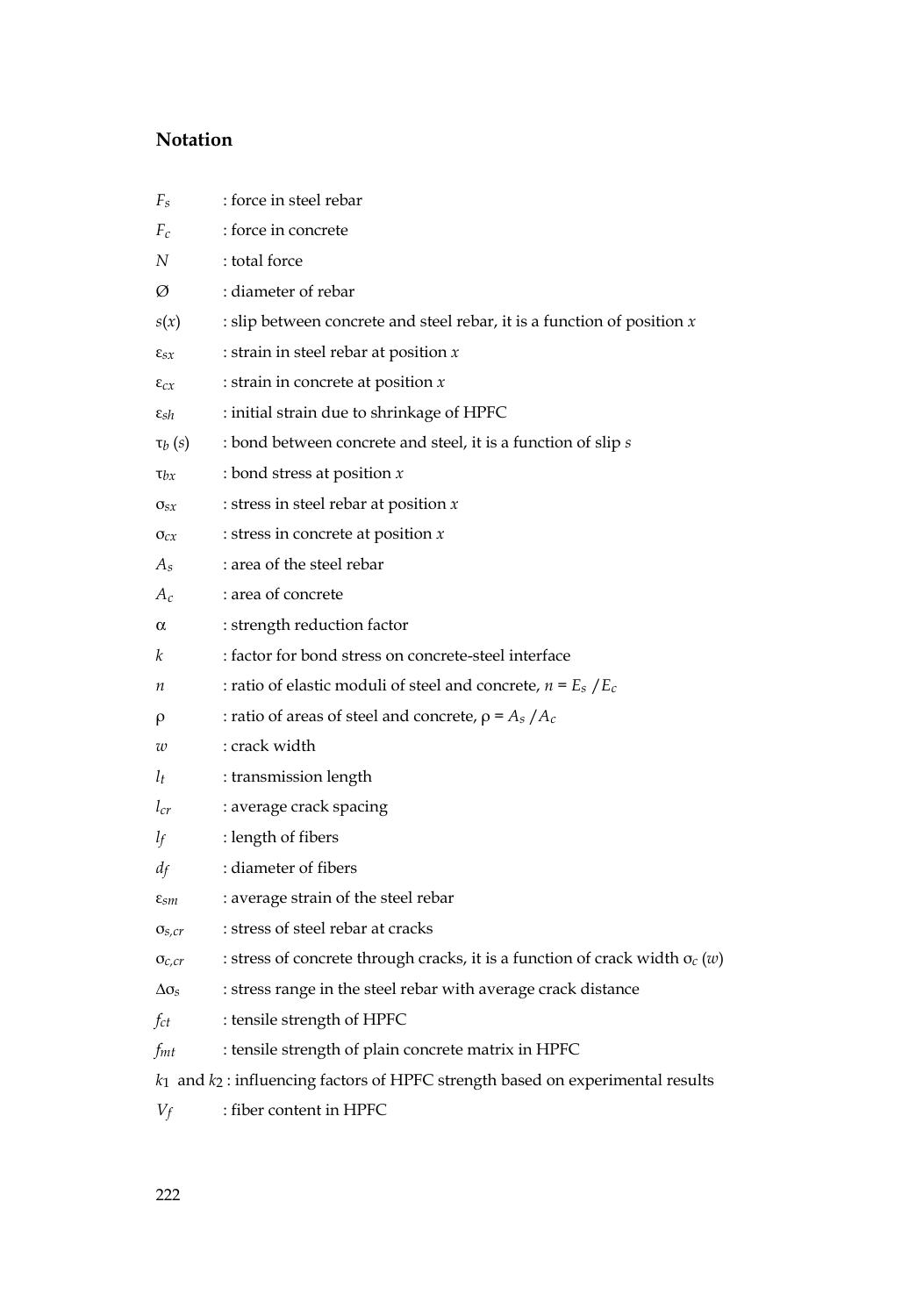## **Literature**

- Acker, P. and M. Behloul, "Ductal Technology: a large spectrum of properties, a wide range of applications", *International symposium on ultra high performance concrete*, 2004, Kassel University Press, Kassel.
- Aveston, J., G.A. Cooper, and A. Kelly, "Single and multiple fracture", *The properties of fibre composites*, 1971, National Physical Laboratory.
- Balázs G. L., "Cracking analysis based on slip and bond stresses", *ACI materials journal*, 1993, 90 (37), pp. 340-348.
- Bischoff, P.H., "Tension stiffening and cracking of steel fiber-reinforced concrete", *Journal of materials in civil engineering*, 2003. 2 (15): pp. 174-182.
- Braam, C.R., "Control of crack width in deep reinforced concrete beams", *Heron*, 1990, 35 (4): pp. 3-105.
- Fehling, E. and G. König, "Zur Rissbreitenbeschränkung im Stauhlbetonbau", *Beton- und Stahlbetonbau*, Vol. 83, Nos. 6/7, 1988, pp. 161-167, 199-204.
- Fehling, E. and T. Leutbecher, "Tensile behavior of ultra high performance concrete (UHPFC) reinforced with a combination of steel-fibers and rebars", *3rd international conference on structural mechanics and computations*, 2007, Cape Town.
- FIB Model Code 1990, fib bulletins 2: Structural Concrete, 1999.
- Fischer, G. and V.C. Li, "Influence of matrix ductility on tensile-stiffening behavior of steel reinforced engineered cementitious composites (ECC)", *ACI structural journal*, 2002 (99- S12): pp. 104-111.
- Fischer, G. "Current U.S. guidelines on fiber reinforced concrete and implementation in structural design", *Fiber reinforced concrete from theory to practice*, 2004, Bergamo, Italy.
- Redaelli, D. and A. Muttoni, "Tensile behaviour of reinforced ultra-high performance fiber reinforced concrete element", *fib Symposium: Concrete structures: stimulators of development*, 2007, Dubrovnik, Croatia.
- Schumacher, P., "*Rotation Capacity of Self-Compacting Steel Fiber Reinforced Concrete"*, 2006, PhD thesis, Darmstadt University of Technology, Darmstadt.
- Shionaga, R., et al., "Combined effect of steel fibers and steel reinforcing bars in High Performance Fiber Reinforced Concrete", *In HB Fischer (Ed.), Ibausil, 16th. internationale Baustofftagung*, 2006, Bauhaus Universitat, Weimar, Germany.
- Stang, H. and T. Aarre, "Evaluation of crack width in FRC with conventional reinforcement", *Cement & Concrete Composites*, 1992, 14, pp. 143-154.